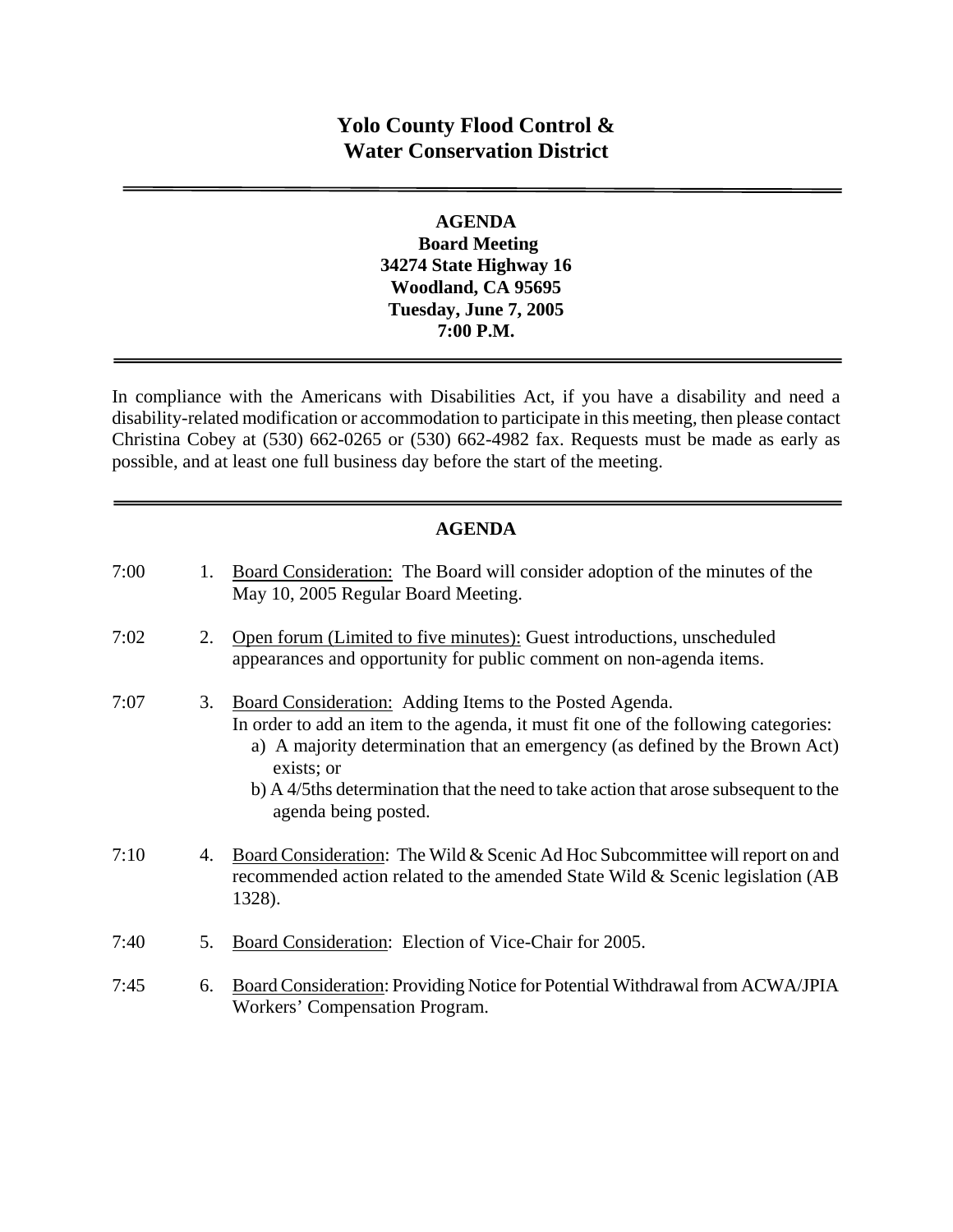| 7:50 | 7. | Board Consideration: Resolution of Support for ACWA Region IV Board Member                                                                                                                                                                                                |
|------|----|---------------------------------------------------------------------------------------------------------------------------------------------------------------------------------------------------------------------------------------------------------------------------|
| 7:55 | 8. | <b>Board Consideration: Wild Wings Golf Community Request</b>                                                                                                                                                                                                             |
| 8:05 | 9. | Directors' Reports: Each member of the Board will have the opportunity to report<br>on meetings and conferences attended during the prior month on behalf of the<br>District.                                                                                             |
| 8:15 |    | 10. Attorney's Report: The District's attorney will report on the following:<br>a) Current legal and legislative activities.                                                                                                                                              |
| 8:25 |    | 11. General Manager's Report: The Board will receive a report from the General<br>Manager or designated representatives regarding current general activities and<br>projects of the District.<br>a) General Activities<br>b) Operations, Maintenance and Water Conditions |
| 8:50 |    | 12. General Discussion: Opportunity for Board members to ask questions for<br>clarification, provide information to staff, request staff to report back on a<br>matter, or direct staff to place a matter on a subsequent agenda.                                         |
| 8:55 |    | 13. Board Consideration: The Board will consider the approval and the payments of<br>bills.                                                                                                                                                                               |
| 9:00 |    | 14. Closed Session: Review of Confidential Federal Energy Regulatory Commission<br>Report on Indian Valley Dam Vulnerability under Brown Act Section 54957<br><b>Involving Security and Public Access</b>                                                                 |
| 9:30 |    | 15. Adjourn                                                                                                                                                                                                                                                               |

The public may address the Board concerning an agenda item either before or during the Board's consideration of that agenda item. Public comment on items within the Board's jurisdiction is welcome, subject to reasonable time limits for each speaker. Upon request, agenda items may be moved up to accommodate those in attendance wishing to address that item. Times listed for consideration of agenda items are approximate only. The Board may consider any agenda item at any time during the Board meeting.

I declare that the foregoing agenda was posted at the office of the Yolo County Flood Control and Water Conservation District, 34274 State Highway 16, Woodland, CA on June 3, 2005.

By: \_\_\_\_\_\_\_\_\_\_\_\_\_\_\_\_\_\_\_\_\_\_\_\_\_\_\_\_\_\_\_\_\_\_\_\_\_

Christina Cobey, Administrative Assistant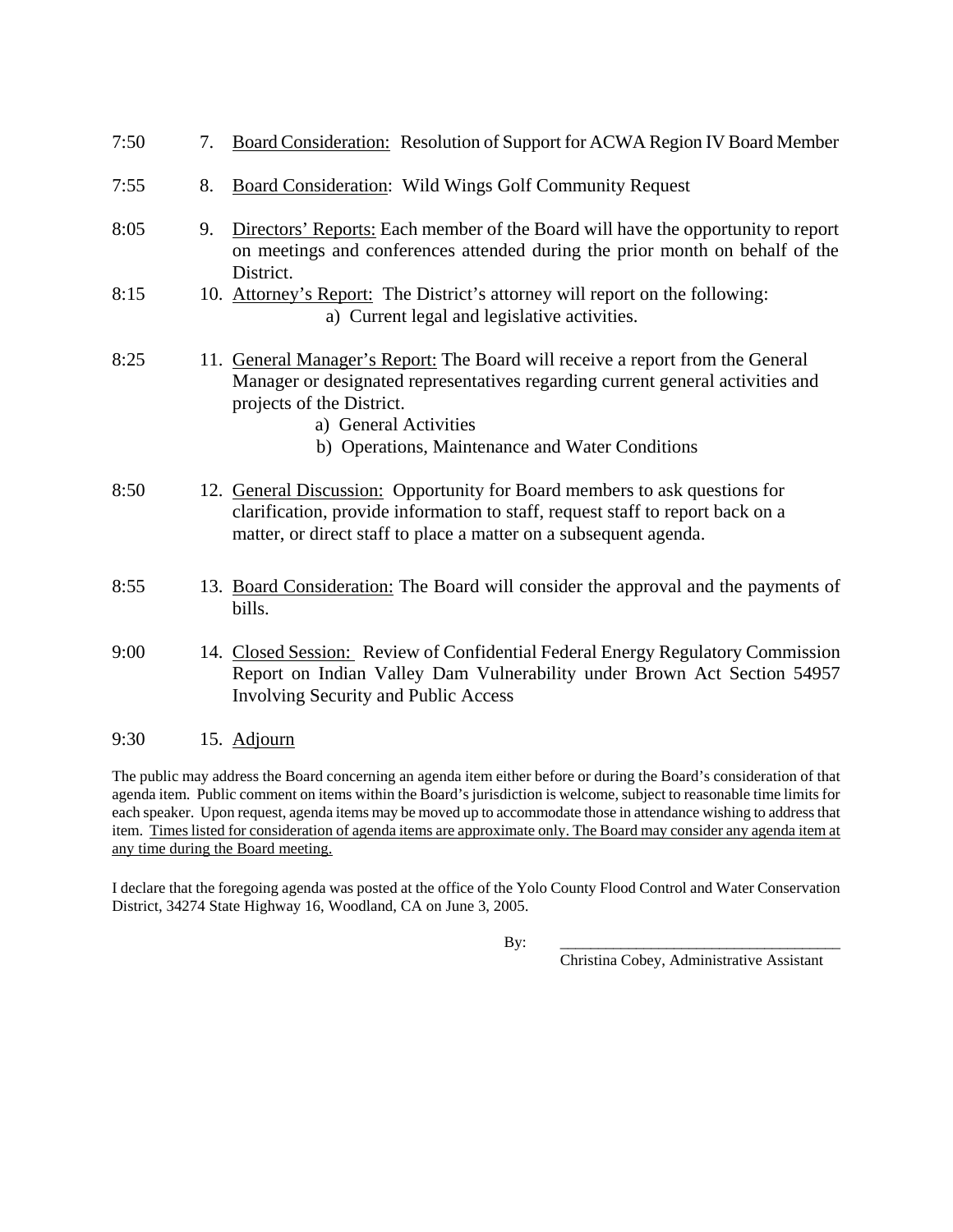#### REGULAR BOARD MEETING MINUTES June 7, 2005

The regular June meeting of the Board of Directors of the Yolo County Flood Control and Water Conservation District was held at 7:00 p.m. on June 7, 2005 at its regular place of business, 34274 State Highway 16, Woodland, California. Chair Brice convened the meeting with Directors Scheuring and Rominger present. Director Vink arrived shortly thereafter. Also in attendance were:

District Staff and Consultants Tim O'Halloran, General Manager Christy Barton, Assistant General Manager Mike Horgan, Engineer Max Stevenson, Water Resources Associate Paul Bartkiewicz, Legal Counsel Francis Borcalli, Engineering Consultant Joe Barnes, Engineering Consultant

#### **Members of the Public**

Lois Wolk, State Assemblymember Susan Treabess, State Assemblymember Wolk Petra Marchand, Yolo County Public Works Katherine Maestas, Cache Creek Wild Blake Harlan, District Water User Lynnel Pollock, Past Yolo County Supervisor Denise Sagara, Yolo County Farm Bureau Frank Sieferman, Sr., Past Yolo County Supervisor Glenn Holstein Stan Barth

#### **MINUTES**

**M/S/C** approved the minutes of the May 10, 2005 Regular Board meeting as corrected.

#### **OPEN FORUM**

No comments were made.

#### **CHANGES TO THE POSTED AGENDA**

Mr. O'Halloran requested that a personnel matter be added to the closed session agenda as the matter had arisen since the agenda was posted.

**M/S/C** by a 4/4 vote, the Board determined that the need to take action arose subsequent to the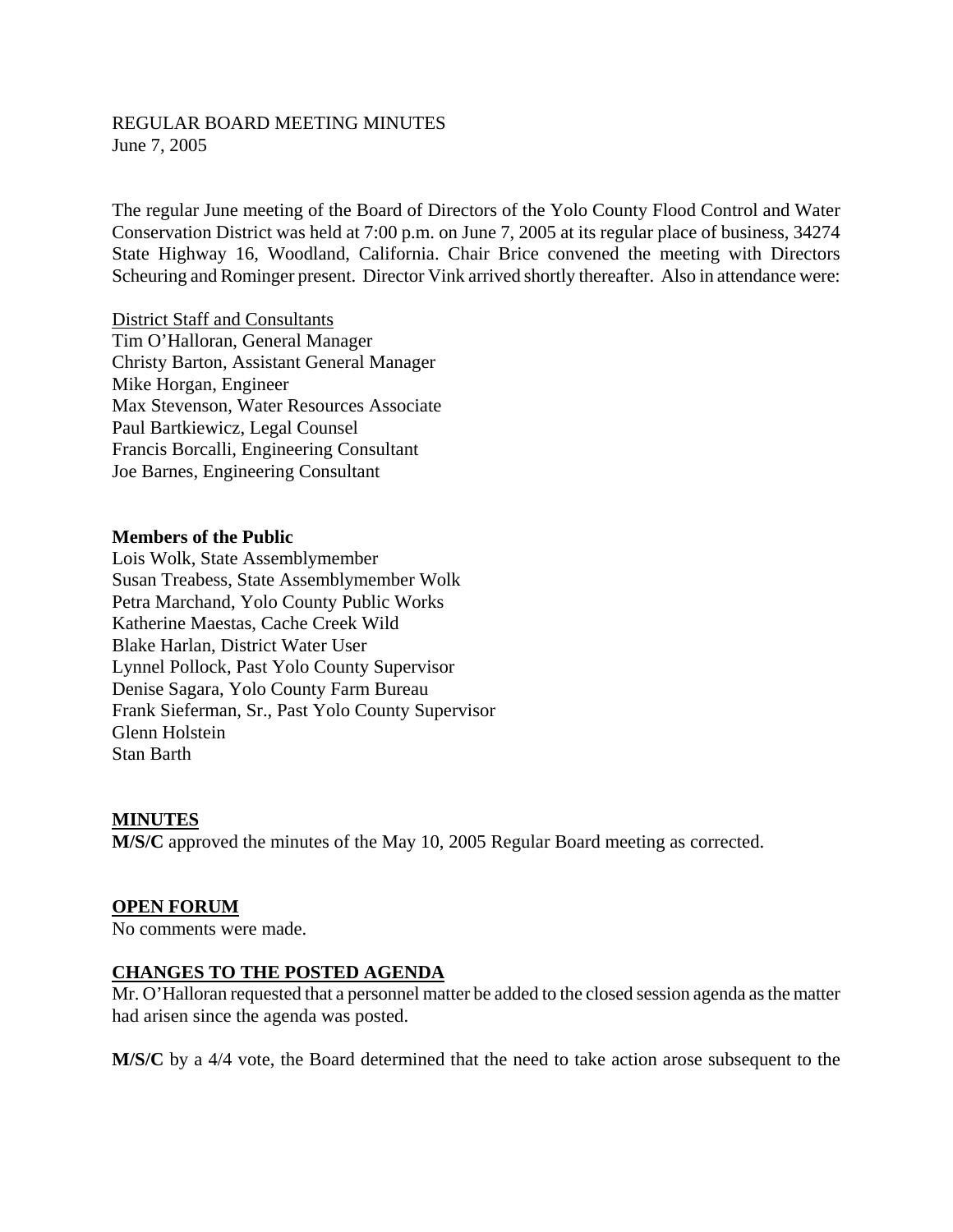agenda being posted and approved adding the following item to the agenda.

Personnel Issue; Government Code Section 57957.

## **WILD & SCENIC AD HOC SUBCOMMITTEE**

Mr. O'Halloran presented the status of current State legislature actions on Wild and Scenic AB 1328. Mr. Bartkiewicz then provided an overview of the development of amendments to AB 1328. He advised that members of the attorneys' working group exhibited good cooperation and creativeness and that AB 1328, as amended, protects the District's interests. Various amendment provisions were discussed.

Director Scheuring commended the attorneys' working group for the clear amendment language prepared. He asked and Mr. Bartkiewicz confirmed that the amended AB 1328 does not impair the District's water releases from storage nor its application for winter water rights on Cache Creek and that it does not jeopardize existing District water rights and opportunities.

Assemblymember Wolk stated that the amendment process succeeded in protecting the District's fundamental concerns and that Lake County Board of Supervisors had voted earlier in the day to support her Wild and Scenic legislation. She asked that the Board remove its opposition to AB 1328.

Director Rominger stated that he was supportive of the protective language in the amended AB 1328 and that it was now prudent for the District to consider removing its opposition to the legislation.

Director Scheuring stated that he appreciated Directors Brice and Rominger and Mr. O'Halloran's representation in the process on the District's behalf. He also appreciated Assemblymember Wolk's acceptance of the District's requested amendments.

**M/S/C** approval to remove the Board's opposition to AB 1328.

## **ELECTION OF VICE-CHAIR FOR 2005**

Director Brice outlined the need to refill the Board's Vice-Chair position due to the resignation of Director Eoff from the Board. Mr. O'Halloran summarized past policy regarding selection, term and rotation of Board positions. The Board then discussed the matter.

**M/S/C** to appoint Director Scheuring as the Board's Vice-Chair for the remainder of Director Eoff's term.

Director Scheuring requested that a written policy on suggested rotation of Board positions be developed. Mr. O'Halloran advised that he will prepare a policy for Board review.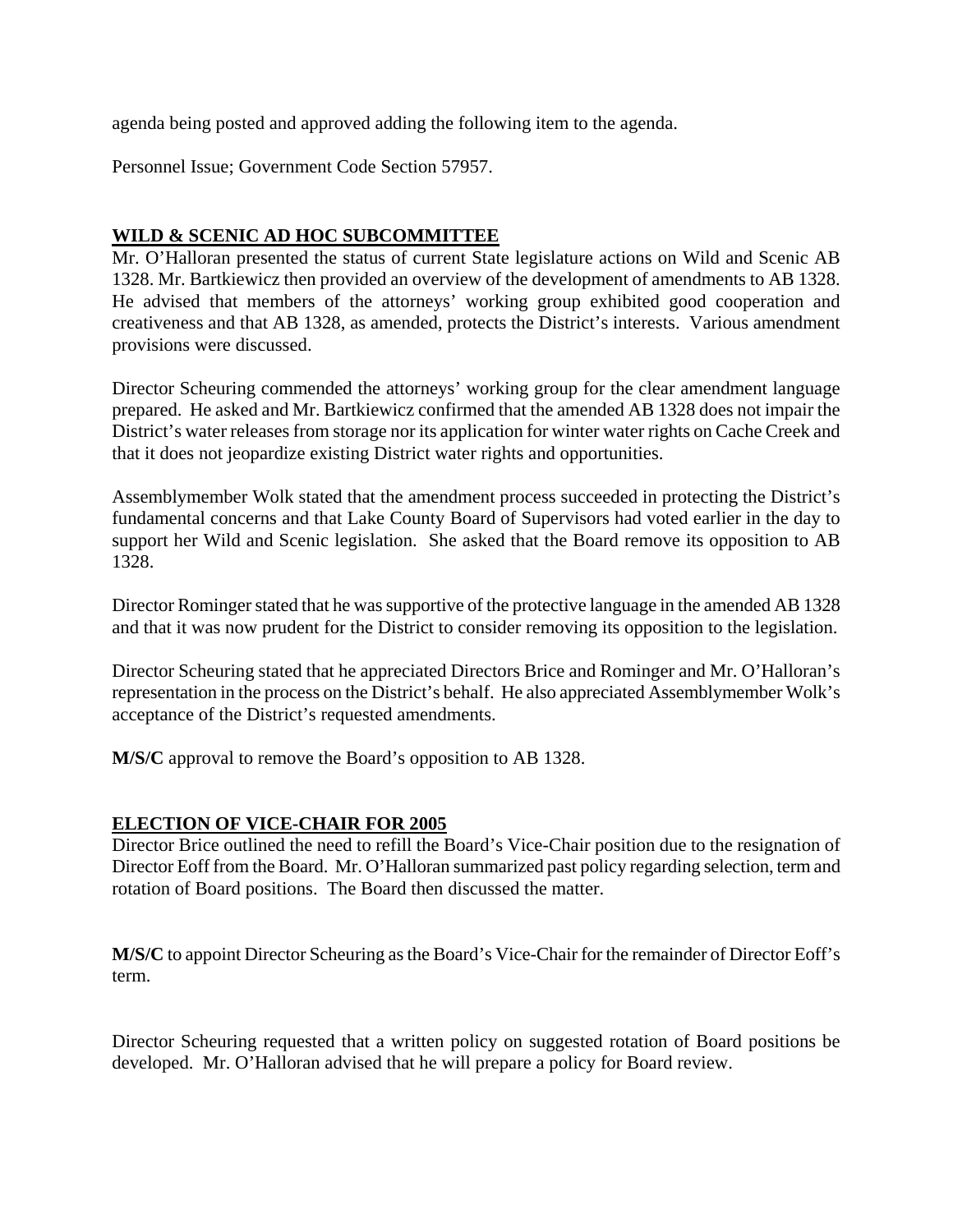## **POTENTIAL WITHDRAWAL FROM ACWA/JPIA WORKERS' COMPENSATION PROGRAM**

Ms. Barton overviewed the District's interest in seeking options to the ACWA/JPIA coverage for Workers' Compensation insurance and the need to initiate a process to withdraw from the JPIA in order to obtain consideration by other providers. Board discussion followed.

**M/S/C** approval to provide Notice of Intent to Withdraw from the ACWA/JPIA's Workers' Compensation Program.

## **RESOLUTION OF SUPPORT FOR ACWA REGION IV BOARD MEMBER**

Mr. O'Halloran summarized the role of membership on the ACWA Region IV Board and recommended that Ms. Barton be nominated for membership.

**M/S/C** adoption of Resolution 05.08 Placing in Nomination Christy Barton as a Member of the Association of California Water Agencies Region IV.

## **WILD WINGS GOLF COMMUNITY REQUEST**

Mr. Horgan provided background information on the Wild Wings Golf Community's request to waive a tree removal requirement listed in an April 1, 2003 Agreement.

**M/S/C** approval of Resolution No. 05.09 Consenting to Deviation from Three-Party Wild Wings Agreement as amended by Mr. Bartkiewicz.

## **DIRECTORS' REPORTS**

Director Vink reported that he attended a NCWA Board of Directors' meeting in Oroville. Some items on the agenda were: CVP water rates, State fee litigation and legislative lobbyist representation.

Director Rominger reported on the Wild and Scenic Coalition meetings and stated that there will be some residual opposition to AB 1328 in the County. He also reported on the recent Board – Yolo County 2X2 meeting which included discussion of flood control in Yolo County.

Director Brice reported on a press conference regarding the Conaway JPA process.

Board discussion followed on the JPA.

#### **ATTORNEY'S REPORT**

Mr. Bartkiewicz reported on the status of CalFed fee matters, including SB 113 and on AB 820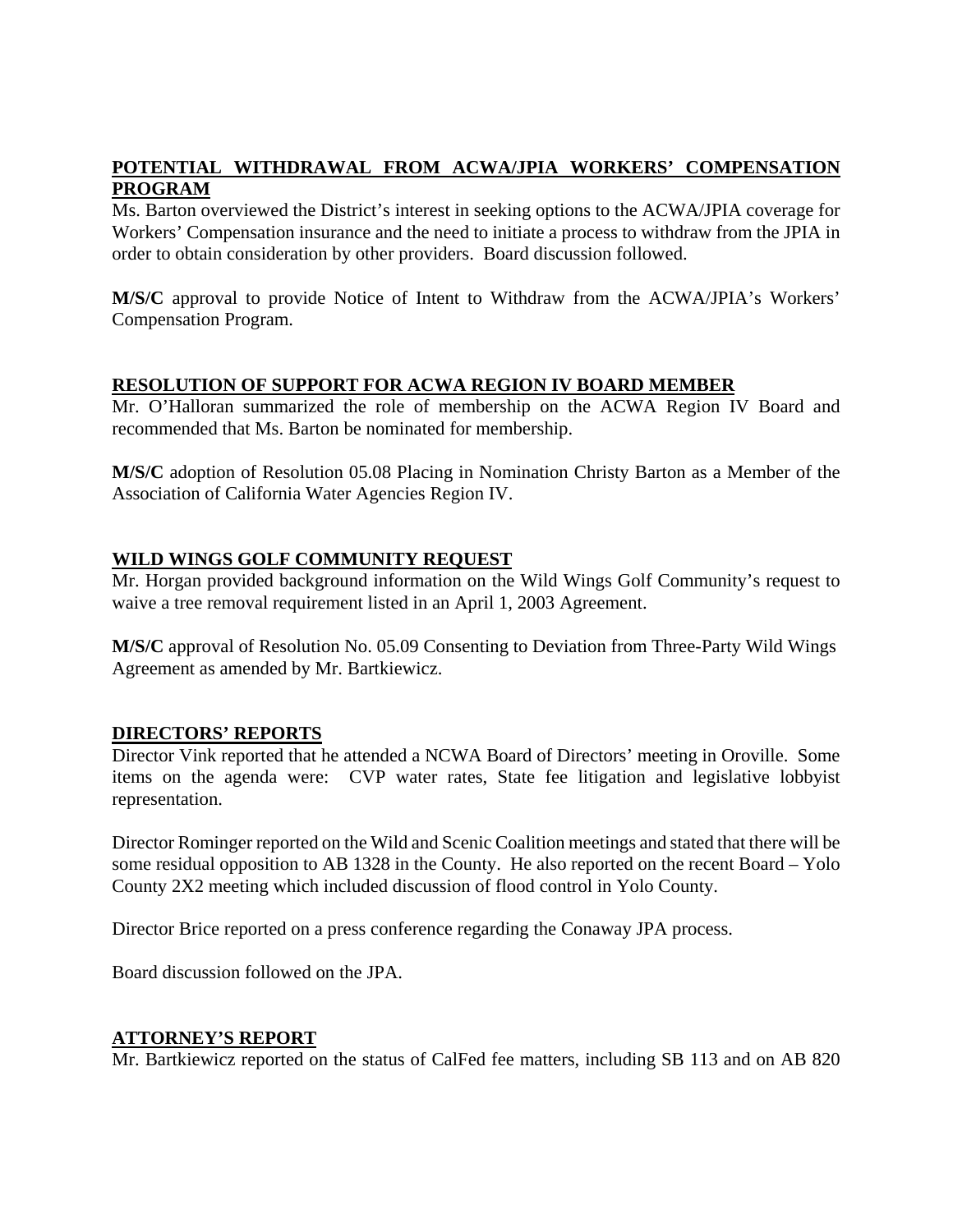which addresses revisions to water rights and water usage reporting. He stated the latter is not yet in final form and that ACWA and NCWA are representing the District's interests in the ongoing process.

Board discussion followed.

## **GENERAL MANAGER'S REPORT**

Mr. O'Halloran asked Mr. Horgan to summarize current District right of way issues. Mr. Horgan reported that residential developments in Woodland, Winters and Lake County are proposed in areas adjacent to and around District facilities. He also stated that some requests have been made for District abandonment of some rights to facilitate the developments. He advised that he is working with counsel to identify legal requirements for abandonment and a process to address consideration of such requests.

Director Rominger stated that actions to abandon rights should address the circumstances where proposed developments plans are unsuccessful, and the reimbursement of costs incurred by the District.

Mr. Stevenson provided an update on the Cache Creek Mercury TMDL establishment process through an amendment to the Basin Plan. He advised that the current draft of the amendment does not require studies or actions by the District on Cache Creek immediately above the Capay Dam as originally anticipated. He also stated that the District sent further comments on the plan to the RWQCB and will oppose its adoption of the Basin Plan amendments due to various unresolved concerns.

Ms. Marchand stated that the Yolo County Board of Supervisors is asking local State legislators to help obtain an extension to the document's comment period due to the very short time allowed for review. She advised that personal phone calls to the RWQCB and SWRCB are needed to help obtain the 90 day extension.

Mr. Stevenson also provided an update on the District's proposal for a \$275,000 State Agricultural Water Use Efficiency grant which has been recommended for full funding. The project will include 26 flow monitoring stations on canals, creeks, and sloughs. It will include provisions for SCADA capability and will require a District cost share spread over several years.

Mr. O'Halloran thanked Directors Rominger and Brice for their efforts on the Wild and Scenic legislation amendment process. He advised that he will now refocus his and the District's efforts on the District work plan and the Water Resources Association of Yolo County IRWMP.

## **OPERATIONS, MAINTENANCE AND WATER CONDITIONS**

Mr. O'Halloran reported on:

Current water supply and delivery conditions.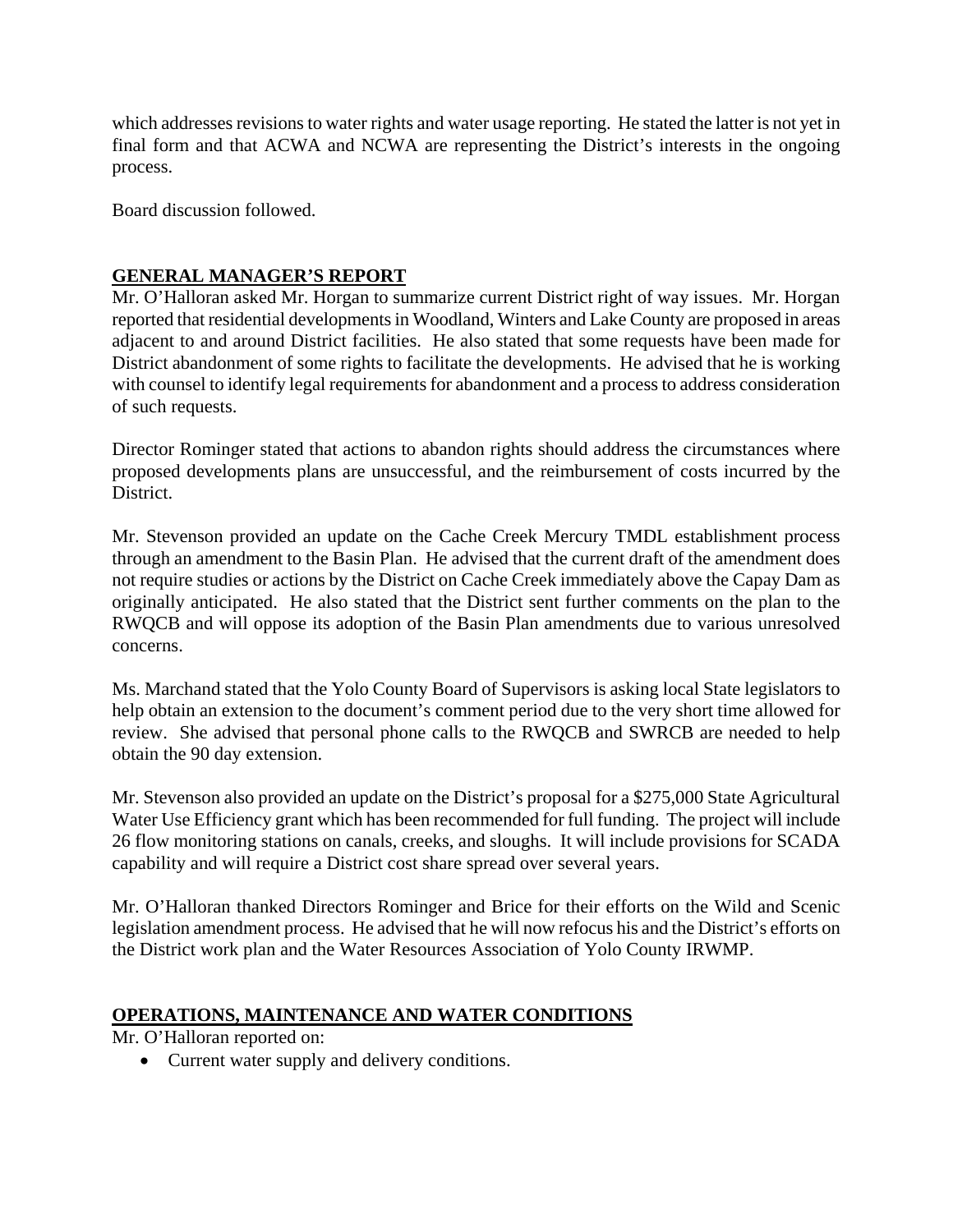Maintenance activities including some small canal breaks.

Mr. O'Halloran also complimented Supervisor Espinoza for preseason system preparation work.

Director Rominger requested removal of a tamarisk bush on the Winters Canal east bank upstream of County Road 25.

#### **GENERAL DISSCUSSION**

Director Vink advised that he will not be able to attend the July Board meeting.

Director Brice stated that the District's Stewardship and Water Conservation District Luncheon on May 26, 2005 went well and was well received.

#### **PAYMENT OF THE BILLS**

**M/S/C** after review, approved the following claims for payment:

Yolo Flood Control Checks: #34003-34017

#### **CLOSED SESSION**

The regular meeting was adjourned to Closed Session under:

Brown Act Section 54957 Involving Security and Public Access; and

Personnel Issue; Government Code Section 57957.

Persons present other than the Board were General Manager O'Halloran, Assistant General Manager Barton, Engineer Horgan and Attorney Bartkiewicz.

#### **CLOSED SESSION REPORT**

The regular Board meeting was reconvened. Attorney Bartkiewicz reported that during Closed Session the Board took no action.

\_\_\_\_\_\_\_\_\_\_\_\_\_\_\_\_\_\_\_\_\_\_\_\_\_\_\_\_\_\_

There being no further business to come before the Board, the meeting was adjourned.